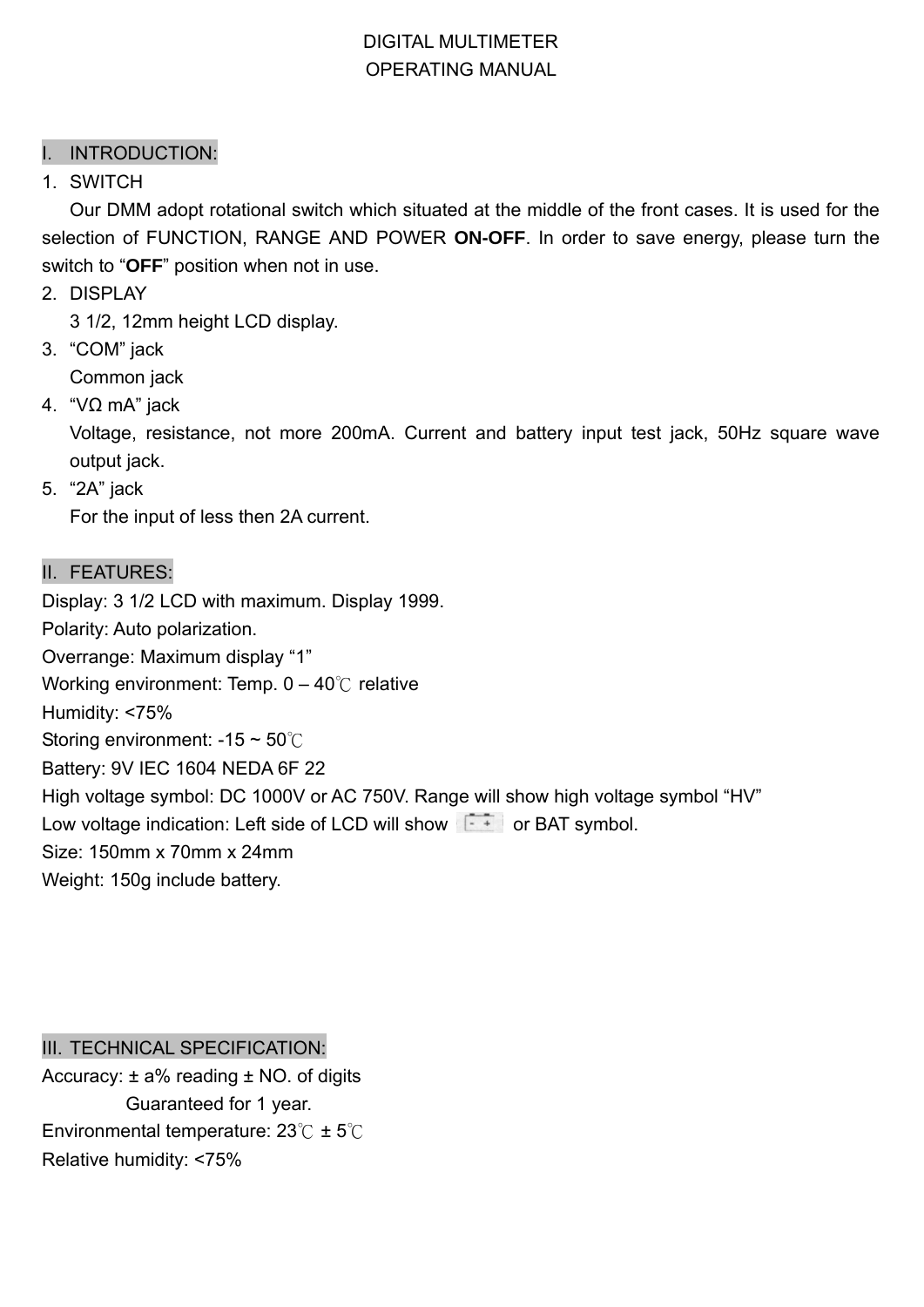1. DC voltage:

| <b>RANGE</b> | <b>RESOLUTION</b> | <b>ACCURACY</b>                  |
|--------------|-------------------|----------------------------------|
| 200mV        | 100uV             |                                  |
| 2V           | 1mV               | $\pm$ 0.5% of rdg $\pm$ 2 digits |
| <b>20V</b>   | 10mV              |                                  |
| 200V         | 100mV             |                                  |
| 1000V        | 1 V               | $\pm$ 0.8% of rdg $\pm$ 2 digits |

Input impedance: 1MΩ. on all ranges

Overload protection: DC or AC peak value of 1000V

#### 2. DC Current:

| <b>RANGE</b>                | <b>RESOLUTION</b>  | <b>ACCURACY</b>                  |
|-----------------------------|--------------------|----------------------------------|
| 200uA                       | 100 <sub>n</sub> A |                                  |
| 2000uA                      | 1uA                | $\pm$ 1% of rdg $\pm$ 2 digits   |
| 20 <sub>m</sub> A           | 10uA               |                                  |
| 200 <sub>m</sub> A<br>100uA |                    | $\pm$ 1.2% of rdg $\pm$ 2 digits |
| 10A                         | 10 <sub>m</sub> A  | $\pm$ 2% of rdg $\pm$ 2 digits   |

Overload protection: 0.2A/250V fused 10A. Range not fused.

## 3. AC Voltage:

| <b>RESOLUTION</b> | <b>ACCURACY</b>                   |
|-------------------|-----------------------------------|
| 100mV             | $\pm$ 1.2% of rdg $\pm$ 10 digits |
| 1V                |                                   |
|                   |                                   |

Frequency range: 45Hz to 400Hz.

Overload protection: AC 750V rms

Indication: Average value (rms of sine wave).

#### 4. Resistance:

| <b>RANGE</b>  | <b>RESOLUTION</b> | <b>ACCURACY</b>                  |
|---------------|-------------------|----------------------------------|
| $200\Omega$   | $0.1\Omega$       |                                  |
| $2000\Omega$  | $1\Omega$         | $\pm$ 0.8% of rdg $\pm$ 2 digits |
| $20k\Omega$   | 10 $\Omega$       |                                  |
| $200k\Omega$  | $100\Omega$       |                                  |
| $2000k\Omega$ | $1k\Omega$        | $± 1\%$ of rdg $± 2$ digits      |

 Overload protection: 250V DC or AC rms. Less than 10 sec. Open circuit voltage: Approx 2.8V.

## 5. Transistor hFE

Vce approximately 2.8V, Ib approximately 10uA, display show approximately hFE 0 – 1000.

6. Diode and Audible Continuity: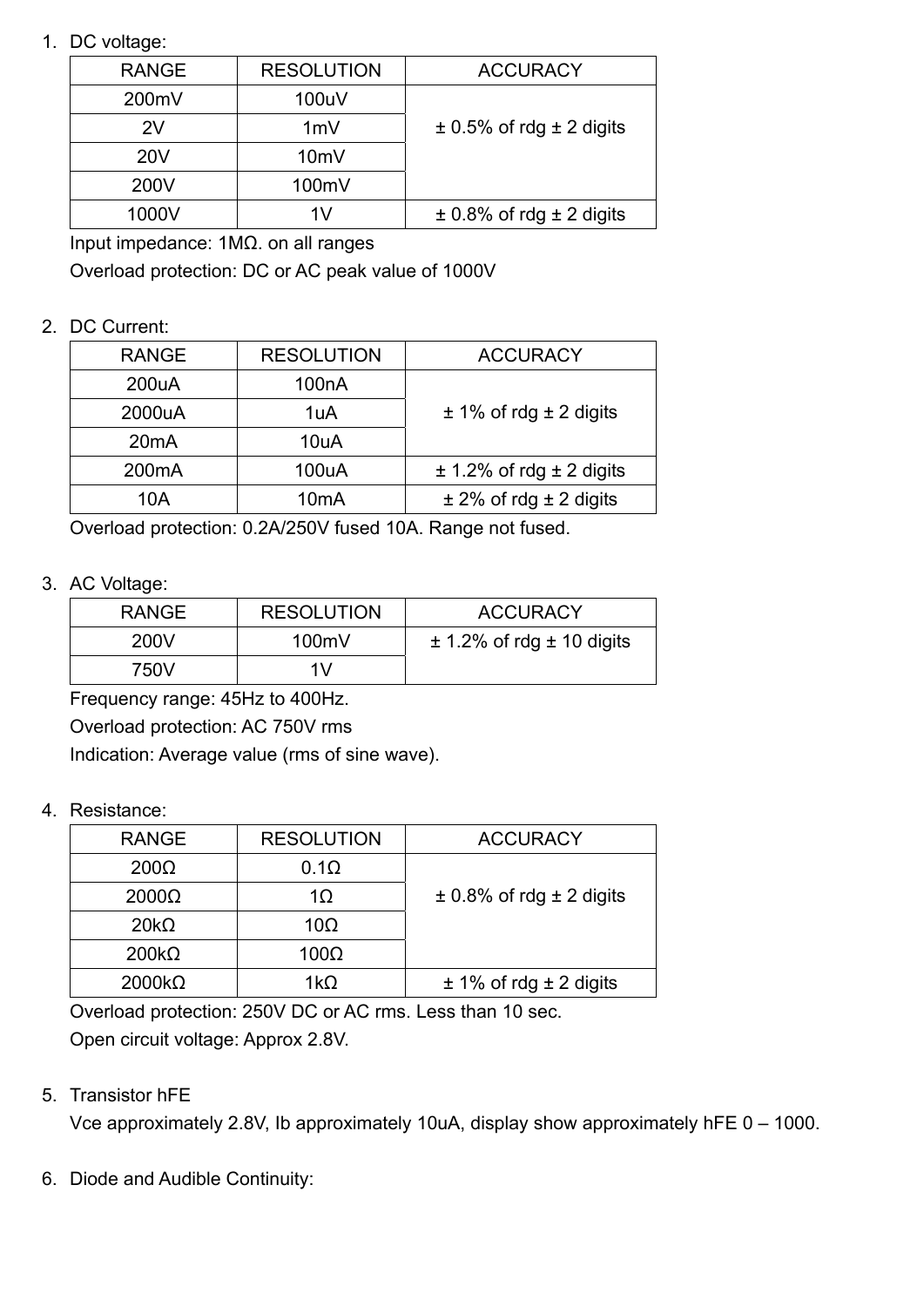Diode: Testing voltage approx 2.4V, current 1.5mA, indicate forward diode approx value. Buzzer: Sounds when measure less than  $70Ω ± 20Ω$ 

7. Square Wave Output:

Output square wave 50Hz, output voltage approx 3V p-p.

#### 8. Battery Test:

| <b>RANGE</b> | <b>CURRENT CONSUMED</b> |
|--------------|-------------------------|
| 1.5V         | 50 <sub>m</sub> A       |
| 9V           | 5 <sub>m</sub> A        |

## IV. OPERATING INSTRUCTION:

- 1. DC Voltage Measurement V- (DCV):
	- 1.1 Connect RED test lead to "VΩmA" jack, BLOCK test lead to "COM" jack.
	- 1.2 Set the FUNCTION switch to the desired V- (DCV) position. If not sure, set to the highest range.
	- 1.3 Connect the test leads across the source or load under measurement.
- 2. DC Current Measurement A- (DCA):
	- 2.1 Connect the RED test lead to "VΩmA" jack when the current is less than 200mA and to "10A" jack when the current is larger than 200mA. Connect the BLACK test lead to the "COM" jack.
	- 2.2 Set the JUNCTION switch to the desired DCA position.
	- 2.3 Connect the test leads across the source or load under measurement.
- 3. AC Voltage Measurement V~ (ACV):
	- 3.1 Connect the RED test lead to "VΩmA" jack and BLACK test lead to "COM" jack.
	- 3.2 Set the FUNCTION switch to the desired ACV position.
	- 3.3 Connect the test leads across the source or load under measurement.
- 4. Resistance Measurement (Ω):
	- 4.1 Connect the RED test lead to "VΩmA" jack and BLACK test lead to "COM" jack.
	- 4.2 Set the FUNCTION switch to the  $\Omega$  position.
	- 4.3 Connect the test leads across the resistor under measurement.
	- 4.4 When measuring the resistance, the power should be turned off and in short circuit statues by connecting the two test leads.
- 5. Transistor hFE Measurement:
	- 6.1 Set the FUNCTION switch to hFE position
	- 6.2 Insert the E B C. of the PNP or NPN transistor to the proper jack in the socket on the front